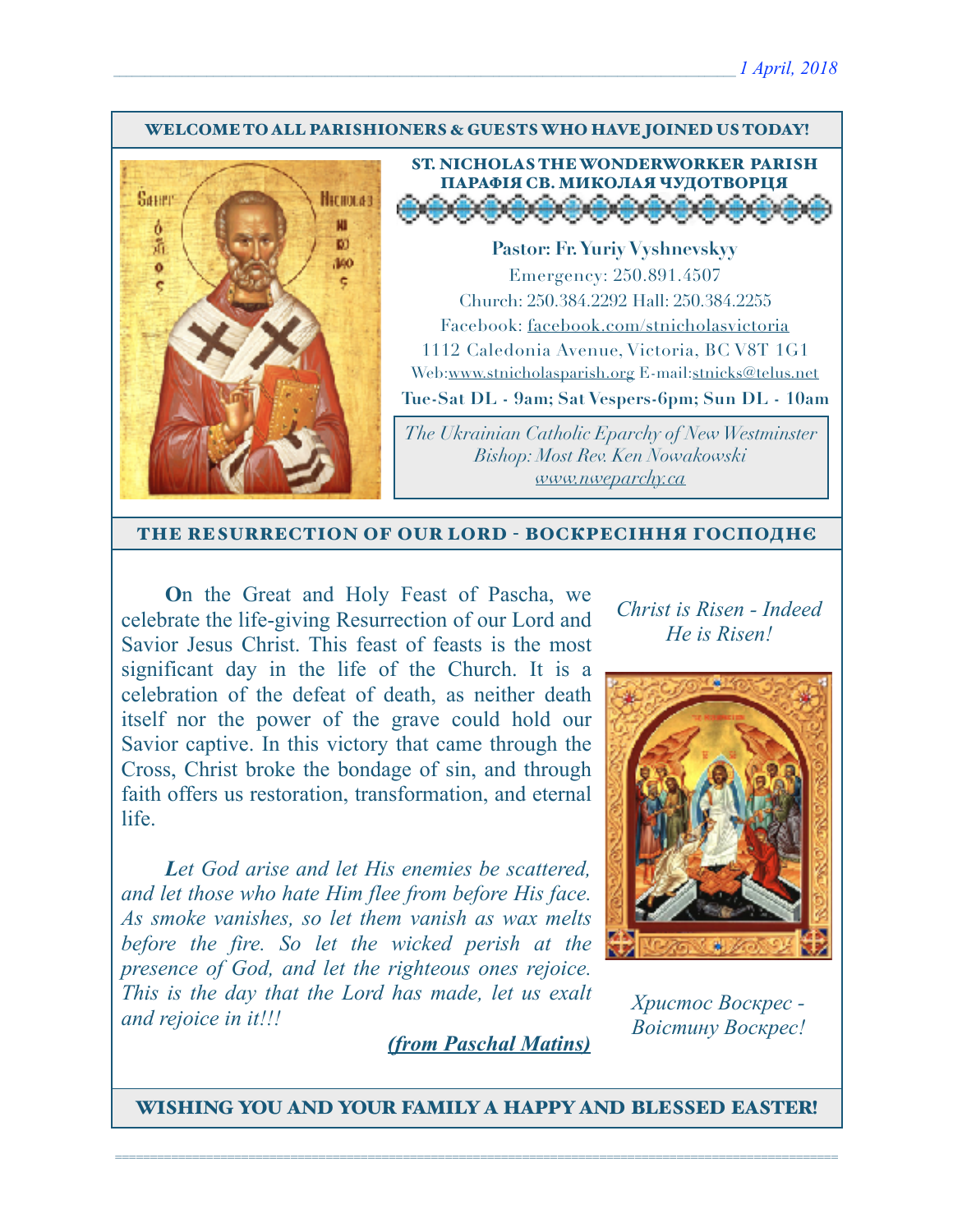| <b>SUNDAY HYMNS</b>                                                                                                                                                                                                                                                                                                                                                                                                                                                                                                                                                                                                                                                                                                                                                                                                                                                                                                                                         |                |                                                                                                       |                                                                           |                          |                    |  |
|-------------------------------------------------------------------------------------------------------------------------------------------------------------------------------------------------------------------------------------------------------------------------------------------------------------------------------------------------------------------------------------------------------------------------------------------------------------------------------------------------------------------------------------------------------------------------------------------------------------------------------------------------------------------------------------------------------------------------------------------------------------------------------------------------------------------------------------------------------------------------------------------------------------------------------------------------------------|----------------|-------------------------------------------------------------------------------------------------------|---------------------------------------------------------------------------|--------------------------|--------------------|--|
| <b>OPENING HYMN</b>                                                                                                                                                                                                                                                                                                                                                                                                                                                                                                                                                                                                                                                                                                                                                                                                                                                                                                                                         |                |                                                                                                       | Христос Воскрес!Ликуйте Нині/Rejoice! For Christ Is Risen! pg. 196-197    |                          |                    |  |
| <b>COMMUNION HYMN</b>                                                                                                                                                                                                                                                                                                                                                                                                                                                                                                                                                                                                                                                                                                                                                                                                                                                                                                                                       |                |                                                                                                       | Согласно заспіваймо / Let Us Sing and Chant Our Praise. pg.188-190        |                          |                    |  |
| <b>CLOSING HYMN</b>                                                                                                                                                                                                                                                                                                                                                                                                                                                                                                                                                                                                                                                                                                                                                                                                                                                                                                                                         |                |                                                                                                       | Христос воскрес! Під Небозвід/The Lord Is Risen from the Dead pg. 198-199 |                          |                    |  |
| Please join us today in singing our Sunday hymns!                                                                                                                                                                                                                                                                                                                                                                                                                                                                                                                                                                                                                                                                                                                                                                                                                                                                                                           |                |                                                                                                       |                                                                           |                          |                    |  |
| <b>SUNDAY &amp; DAILY SCHEDULE</b>                                                                                                                                                                                                                                                                                                                                                                                                                                                                                                                                                                                                                                                                                                                                                                                                                                                                                                                          |                |                                                                                                       |                                                                           |                          |                    |  |
| <b>EASTER SUNDAY, April 1</b>                                                                                                                                                                                                                                                                                                                                                                                                                                                                                                                                                                                                                                                                                                                                                                                                                                                                                                                               |                | Service at the Tomb of Our Lord; Paschal Matins<br>Divine Liturgy & blessing of Paska and Easter Food |                                                                           |                          | 8:00 AM<br>9:00 AM |  |
| <b>BRIGHT MONDAY, April 2</b>                                                                                                                                                                                                                                                                                                                                                                                                                                                                                                                                                                                                                                                                                                                                                                                                                                                                                                                               |                | Divine Liturgy of St. John Chrysostom                                                                 |                                                                           |                          | 9:00 AM            |  |
| <b>BRIGHT TUESDAY, April 3</b>                                                                                                                                                                                                                                                                                                                                                                                                                                                                                                                                                                                                                                                                                                                                                                                                                                                                                                                              |                | Divine Liturgy of St. John Chrysostom                                                                 |                                                                           |                          | 9:00 AM            |  |
| <b>WEDNESDAY, April 4</b>                                                                                                                                                                                                                                                                                                                                                                                                                                                                                                                                                                                                                                                                                                                                                                                                                                                                                                                                   |                | Divine Liturgy of St. John Chrysostom                                                                 |                                                                           |                          | 9:00 AM            |  |
| <b>THURSDAY, April 5</b>                                                                                                                                                                                                                                                                                                                                                                                                                                                                                                                                                                                                                                                                                                                                                                                                                                                                                                                                    |                | Divine Liturgy of St. John Chrysostom                                                                 |                                                                           |                          | 9:00 AM            |  |
| FRIDAY, April 6                                                                                                                                                                                                                                                                                                                                                                                                                                                                                                                                                                                                                                                                                                                                                                                                                                                                                                                                             |                |                                                                                                       | Divine Liturgy of St. John Chrysostom                                     |                          | 9:00 AM            |  |
| SATURDAY, April 7                                                                                                                                                                                                                                                                                                                                                                                                                                                                                                                                                                                                                                                                                                                                                                                                                                                                                                                                           |                | Divine Liturgy of St. John Chrysostom<br><b>Vespers</b>                                               |                                                                           | 9:00 AM<br>6:00 PM       |                    |  |
| <b>SUNDAY, April 8</b>                                                                                                                                                                                                                                                                                                                                                                                                                                                                                                                                                                                                                                                                                                                                                                                                                                                                                                                                      |                |                                                                                                       | Divine Liturgy - for the Parishioners of St Nicholas Parish               |                          | 10:00 AM           |  |
| Please Note: to request a Divine Liturgy for a special intention, please see Fr. Yuriy to arrange for it!                                                                                                                                                                                                                                                                                                                                                                                                                                                                                                                                                                                                                                                                                                                                                                                                                                                   |                |                                                                                                       |                                                                           |                          |                    |  |
| <b>SUNDAY EPISTLE READERS</b>                                                                                                                                                                                                                                                                                                                                                                                                                                                                                                                                                                                                                                                                                                                                                                                                                                                                                                                               |                |                                                                                                       |                                                                           |                          |                    |  |
| <b>DATE</b>                                                                                                                                                                                                                                                                                                                                                                                                                                                                                                                                                                                                                                                                                                                                                                                                                                                                                                                                                 | <b>READING</b> | <b>UKRAINIAN</b>                                                                                      |                                                                           | <b>ENGLISH</b>           |                    |  |
| <b>SUNDAY, April 1</b>                                                                                                                                                                                                                                                                                                                                                                                                                                                                                                                                                                                                                                                                                                                                                                                                                                                                                                                                      | Act. 1: 1-8    | Motria Koropecky                                                                                      |                                                                           | Darryl Huculak           |                    |  |
| <b>SUNDAY, April 8</b>                                                                                                                                                                                                                                                                                                                                                                                                                                                                                                                                                                                                                                                                                                                                                                                                                                                                                                                                      | Act. 5: 12-20  |                                                                                                       | Yuliya Pelekhata                                                          | Graciela Spaciuk-Schwarz |                    |  |
| <b>SUNDAY, April 15</b>                                                                                                                                                                                                                                                                                                                                                                                                                                                                                                                                                                                                                                                                                                                                                                                                                                                                                                                                     | Act. 6: 1-7    | Glikeria Iwanuck                                                                                      |                                                                           | William Vanderven        |                    |  |
| <b>SUNDAY, April 22</b>                                                                                                                                                                                                                                                                                                                                                                                                                                                                                                                                                                                                                                                                                                                                                                                                                                                                                                                                     | Act. 9: 32-42  |                                                                                                       | Andrij Pelekhatyi<br>Marian Chalifoux                                     |                          |                    |  |
| Thank you, Epistle readers, for your service in proclaiming God's Word!                                                                                                                                                                                                                                                                                                                                                                                                                                                                                                                                                                                                                                                                                                                                                                                                                                                                                     |                |                                                                                                       |                                                                           |                          |                    |  |
| <b>2018 PARISH COUNCIL EXECUTIVE</b>                                                                                                                                                                                                                                                                                                                                                                                                                                                                                                                                                                                                                                                                                                                                                                                                                                                                                                                        |                |                                                                                                       | <b>PASTORAL MINISTRY &amp; HOLY MYSTERIES</b>                             |                          |                    |  |
| SECRETARYRichard DeMerchant - 250.893.3484<br>BAPTISMSby appointment<br>MARRIAGESsix months notice should<br>FINANCIAL SECRETARYDavid Newberry - 250.598.8197<br>be given to the parish priest, and he should be<br>FUNDRAISING/HALL RENTALRobert Herchak - 250.386.7872<br>contacted before any other arrangements are made<br>MAINTENANCEMurray Chapman - 250.658.4769<br>FUNERALSby appointment<br>LITURGICAL COMMITTEEMotria Koropecky - 250.658.3051<br>MEMBER AT LARGECindy Lazaruk - 778.677.9072<br><b>Bequests &amp; Wills:</b> Leaving a bequeath is a process of giving a donation through your will. It is<br>simply a distribution from your estate to a charitable organization through your last will and testament. It<br>can be as small or as large a donation as you wish. It is important that you talk to your lawyer about the<br>process. In your kindness please remember St Nicholas the Wonderworker Ukrainian Catholic Church in |                |                                                                                                       |                                                                           |                          |                    |  |
| your bequeath and will. If anyone wishes to make such a bequeath in their will, the following clause may<br>be included or added to a will: "I give, devise, and bequeath to St Nicholas the Wonderworker Ukrainian                                                                                                                                                                                                                                                                                                                                                                                                                                                                                                                                                                                                                                                                                                                                         |                |                                                                                                       |                                                                           |                          |                    |  |

=======================================================================================================

estate), to be used for the benefit of the parish and it's pastoral activities."

Catholic Parish - 1112 Caledonia Avenue, Victoria BC, V8T 1G1, the sum of \$  $\qquad \qquad$  (or  $\qquad \qquad$  % of my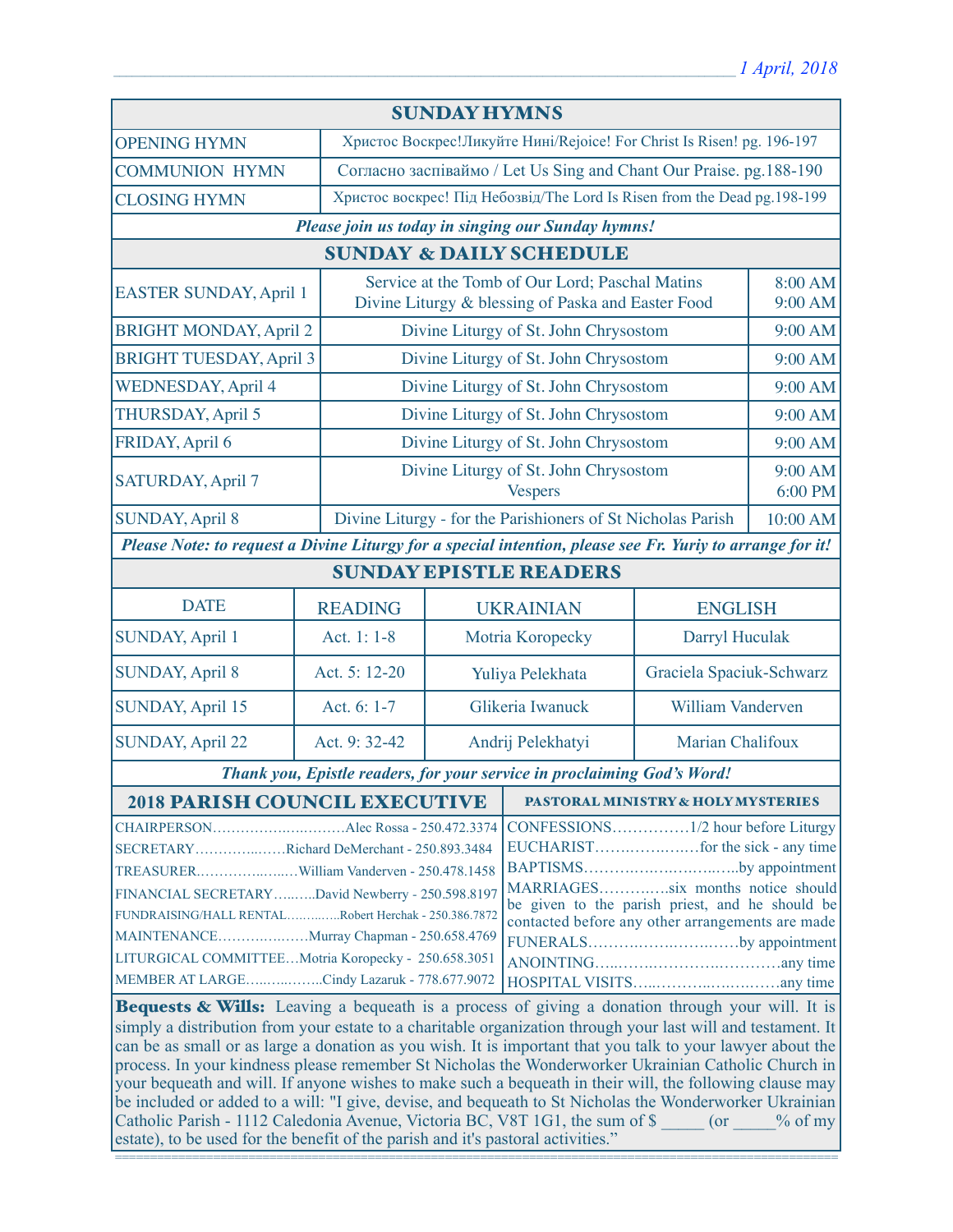## **Vibrant Parish Prayer**

**O** God, Creator of Heaven and Earth! Because of your indescribable love for us, you sent your Only-Begotten Son, Our Lord and Saviour, Jesus Christ - The Way, The Truth, and The Life and our Salvation. In His name, we turn to You. Strengthen our hearts and minds in Christian love and in unity of purpose as we strive to build a Vibrant Parish. Give us the grace to model our lives according to the Word of God. Instill in us the desire to pray and to celebrate the Holy Mysteries as one Christian Family in our Parish Community. Inspire us to follow Your great command to be a servant to the less fortunate among us! Grant this, O Lord, through the mercies and love for mankind of Your Only-Begotten Son with whom You are blessed, together with Your All-Holy, Good and Life-Giving Spirit, now and forever and ever. Amen!



# **The Vibrant Parish**

**A Place To Encounter The Living Christ** Through the word, the Holy Mysteries & Prayer, Serving One's Neighbor, Leadership Fostering & Serving Unity and Missionary Spirit (His Beatitude Sviatoslav)



### **Молитва Живої Парафії**

**Г**осподи Ісусе Христе, Пастирю Добрий, як колись Ти пригорнув заблуканих овечок, щоб вони пізнали Твій голос і були Твоїм стадом, так і сьогодні глянь ласкаво з небесних висот на нашу парафію та зішли на неї Твого Святого Духа, щоб вона була місцем пізнання радості Доброї Новини. Скріплюй нас Твоєю присутністю та єднай нас кожночасно в молитві. Даруй нам духа служіння ближньому, щоб у нашій парафії кожний міг зустріти Тебе, милостивого Бога. Благослови наш духовний провід Твоєю мудрістю і дай, щоб ніхто з нас не шкодував ні часу, ні талантів, ні матеріальних дібр для розбудови Твого царства. Єднай нас у мирі та злагоді, щоб ми були Твоєю спільнотою любові. Всели в нас місійного духа, щоб ми стали тим світилом євангельського слова, молитви і добрих діл, що кличе кожного до участі в Божественному житті, щоб славилося, Спасе, Твоє Ім'я з безначальним Твоїм Отцем та пресвятим, благим і животворящим Твоїм Духом нині, і повсякчас, і на віки віків. Амінь.

# DIVINE LITURGY PROPERS

*The Divine Liturgy - An Anthology for Worship: Liturgy - pg. 270-318; propers - pg. 501 The Liturgy prescribed for today is that of St. John Chrysostom.* 

## **First Antiphon**

=======================================================================================================

*Verse:* Shout to the Lord, all the earth,\* sing now to His name, give glory to His praise. **Refrain:** Through the prayers of the Mother of God, O Saviour, save us.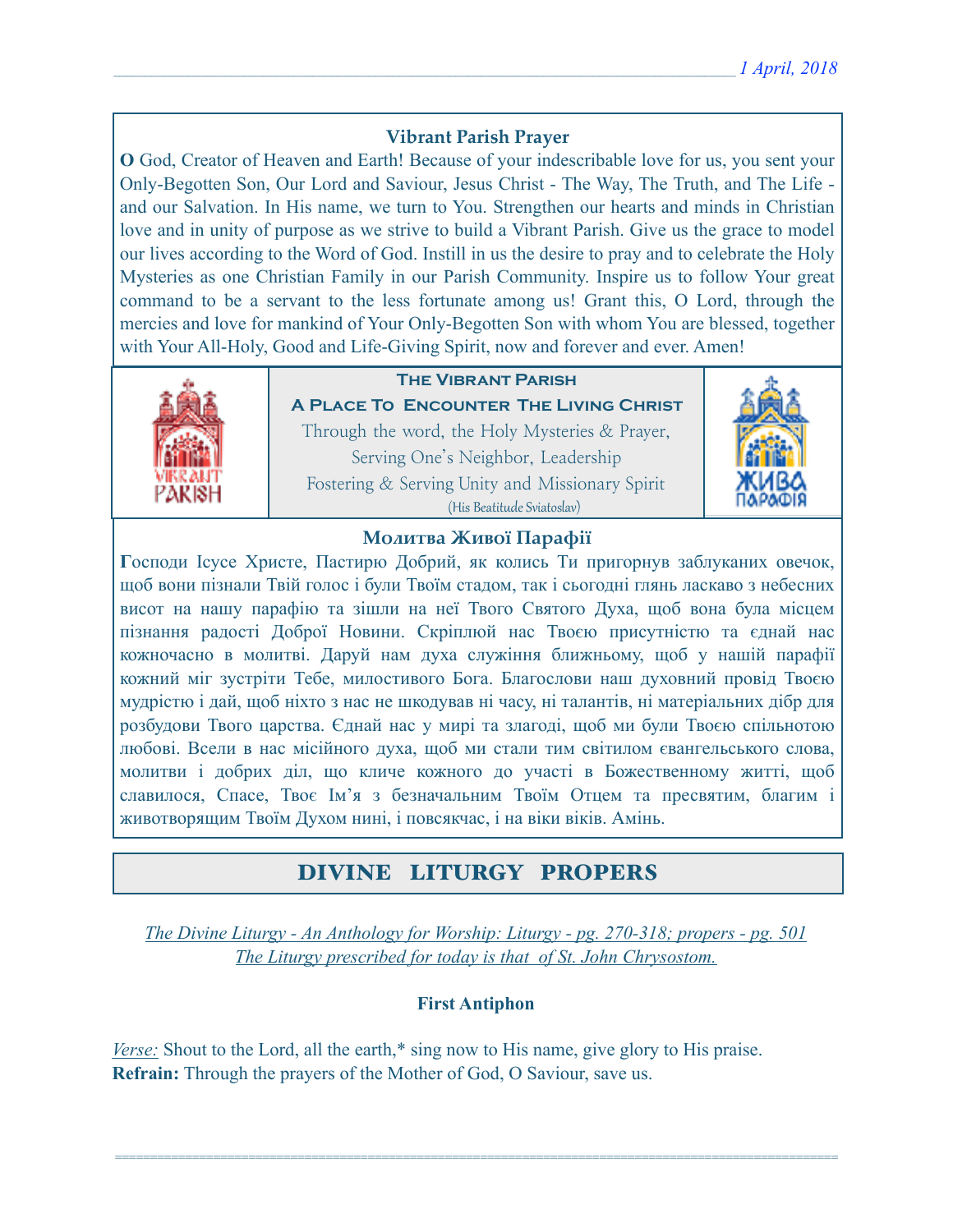*Verse:* Say unto God, "How awesome are Your works!\* Because of the greatness of Your strength Your enemies will flatter You."

**Refrain:** Through the prayers of the Mother of God, O Saviour, save us.

*Verse:* Let all the earth worship You and sing to You,\* let it sing to Your name, O Most High! **Refrain:** Through the prayers of the Mother of God, O Saviour, save us.

**Glory: Now:** Only-begotten Son…

## **Third Antiphon**

*Verse:* Let God arise, and let His enemies be scattered; let those who hate Him flee from before His face.

**Refrain:** Christ is risen from the dead, trampling down death by death, and to those in the tombs bestowing life.

*Verse:* As smoke vanishes, let them vanish, as wax melts before the fire.

**Refrain:** Christ is risen from the dead, trampling down death by death, and to those in the tombs bestowing life.

*Verse:* So let the sinners perish before the face of God, but let the righteous be glad. **Refrain:** Christ is risen from the dead, trampling down death by death, and to those in the tombs bestowing life.

*Entrance:* In the churches bless God, the Lord from the fountains of Israel. **Troparion:** Christ is risen from the dead, trampling down death by death, and to those in the tombs bestowing life.

**Glory: Now: Kontakion, Tone 8:** Though You descended into a tomb, O Immortal One,\* yet You destroyed the power of Hades;\* and You rose as victor, O Christ God,\* calling to the myrrhbearing women: Rejoice!\* and giving peace to Your Apostles:\* You, who grant resurrection to the fallen.

*Instead of* **"Holy God"** *we sing:* All you who have been baptized into Christ, you have put on Christ! Alleluia.

**Prokeimenon, Tone 8:** This is the day which the Lord has made;<sup>\*</sup> let us rejoice and be glad in it. *Verse:* Give thanks to the Lord, for He is good, for His mercy endures forever.

**Epistle - Act 1:1-8 - A reading from the book of Acts:** In the first book, Theophilus, I dealt with all that Jesus did and taught until the day he was taken up, after giving instructions through the Holy Spirit to the apostles whom he had chosen. He presented himself alive to them by many proofs after he had suffered, appearing to them during forty days and speaking about the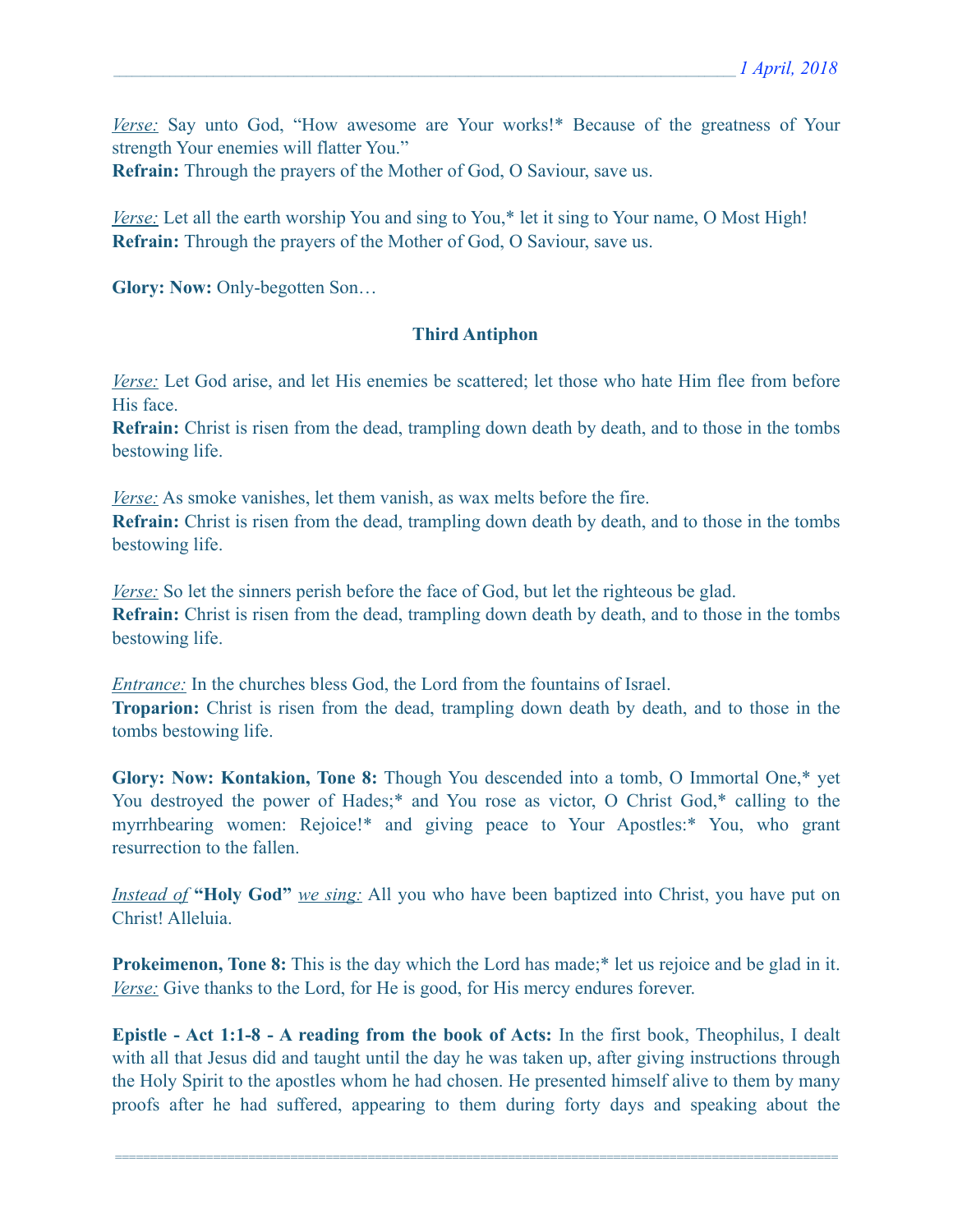kingdom of God. While meeting with them, he enjoined them not to depart from Jerusalem, but to wait for "the promise of the Father about which you have heard me speak; for John baptized with water, but in a few days you will be baptized with the Holy Spirit." When they had gathered together they asked him, "Lord, are you at this time going to restore the kingdom to Israel?" He answered them, "It is not for you to know the times or seasons that the Father has established by his own authority. But you will receive power when the Holy Spirit comes upon you, and you will be my witnesses in Jerusalem, throughout Judea and Samaria, and to the ends of the earth."

**Alleluia, Tone 4:** *Verse:* When You rise, You will have compassion on Sion. *Verse:* The Lord looked down from heaven to earth to hear the groans of the prisoners, to set free the sons of those put to death.

**Gospel - John 1:1-18 -** In the beginning was the Word: the Word was in God's presence, and the Word was God. He was present to God in the Beginning. Through him all things came into being, and apart from him nothing came to be. Whatever came to be in him, found life, life for the light of all. The light shines on in darkness, a darkness that did not overcome it. There was a man named John sent by God, that through him all might believe- but only to testify to the light, for he himself was not the light. The real light which gives light to everyone was coming into the world. He was in the world, and through him the world was made, yet the world did not know who he was. To his own he came, yet his own did not accept him. Any who did accept him he empowered to become children of God. These are they who believe in his name – who were begotten not by blood, nor by carnal desire, nor by man's willing it, but by God. The Word became flesh and made his dwelling among us, and we have seen his glory: the glory of an only Son coming from the Father, filled with enduring love. John testified to him by proclaiming: "This is he ahead of me, for he was before me." Of his fullness we have all had a share – love following upon love. For while the law was given through Moses, this enduring love came through Jesus Christ.

*Instead of* **"It is truly..."** *we sing:* The Angel cried out to the One full of Grace: O chaste Virgin, rejoice! And again I say, Rejoice! Your Son has risen from the tomb on the third day, and raised the dead. Let all people rejoice! Shine, shine, O new Jerusalem! for the glory of the Lord has risen upon you! Exult now and be glad, O Sion! And you, O chaste Mother of God, take delight in the resurrection of your Son.

**Сommunion Hymn:** Receive the Body of Christ;\* taste the fountain of immortality.\*Alleluia, alleluia,\* alleluia.

*Instead of* **"Blessed is He"** *we sing:* Christ is risen from the dead, trampling death by death, and to those in the tombs giving life *(1x)*.

*Instead of* **"We have seen the true light"** *<u>we sing:</u>* Christ is risen from the dead, trampling death by death, and to those in the tombs giving life *(1x)*.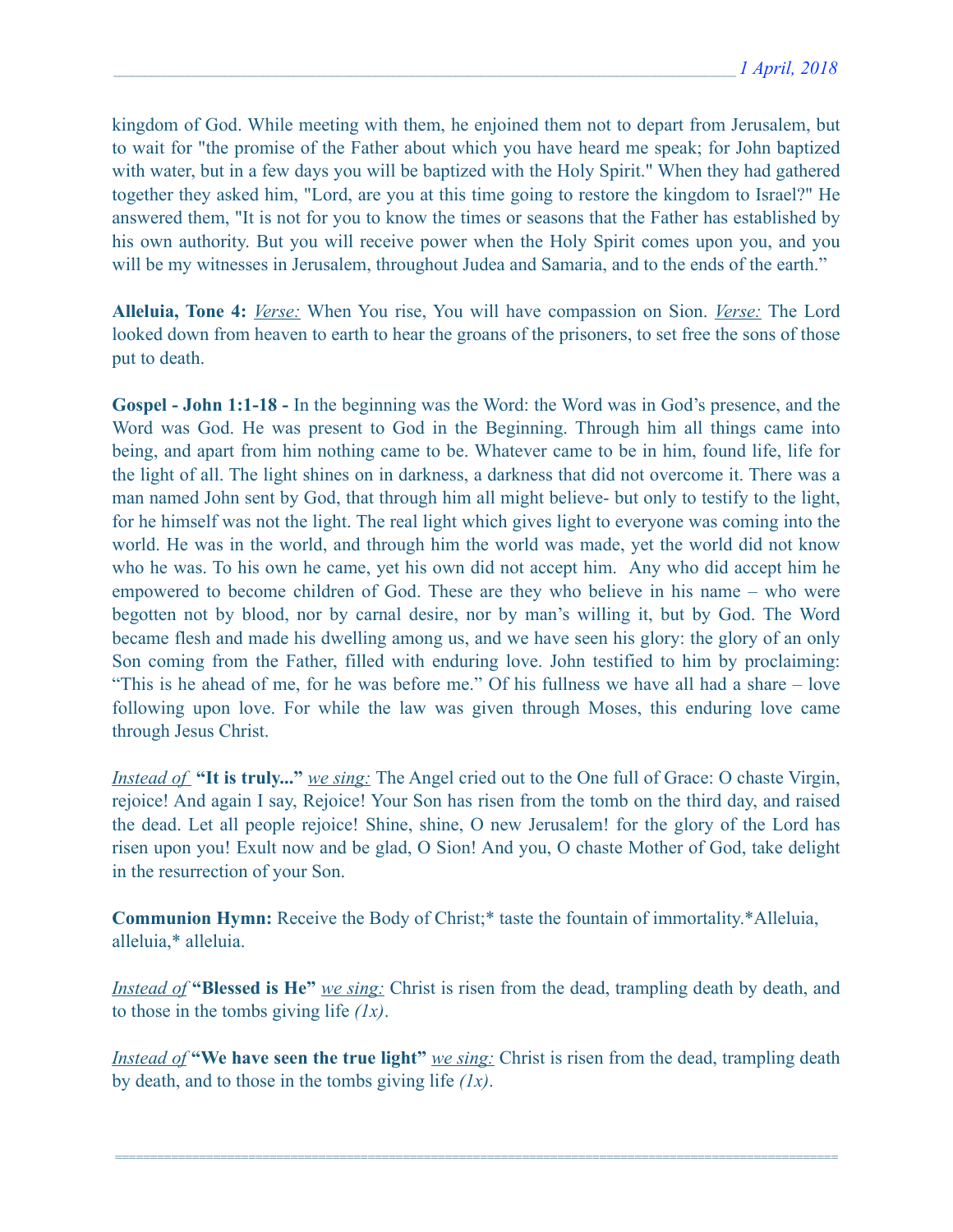*Instead of* "Let our mouths be filled" *we sing:* Christ is risen from the dead, trampling death by death, and to those in the tombs giving life *(3x)*.

*Instead of* **"Blessed be the name of the Lord"** *we sing:* Christ is risen from the dead, trampling death by death, and to those in the tombs giving life *(3x)*.

 $\leftrightarrow$ 

### **Перший Антифон**

*Стих:* Воскликніте Господеві, вся земле! Співайте ж імені його, віддайте славу хвалі його. **Приспів:** Молитвами Богородиці, Спасе, спаси нас.

*Стих:* Скажіте Богові: Як страшні діла твої, задля великої сили твоєї підлещуються тобі вороги твої.

**Приспів:** Молитвами Богородиці, Спасе, спаси нас.

*Стих:* Вся земля нехай поклониться тобі і співає тобі, нехай же співає імені твоєму, Всевишній.

**Приспів:** Молитвами Богородиці, Спасе, спаси нас.

**Слава: І нині:** Єдинородний Сину…

### **Третій Антифон**

*Стих:* Нехай воскресне Бог і розбіжаться вороги його, і нехай тікають від лиця його ті, що ненавидять його.

**Тропар:** Христос воскрес із мертвих, смертю смерть подолав, і тим, що в гробах, життя дарував.

*Стих:* Як іщезає дим, нехай іщезнуть, як тане віск від лиця вогню.

**Тропар:** Христос воскрес із мертвих, смертю смерть подолав, і тим, що в гробах, життя дарував.

*Стих:* Так нехай погибнуть грішники від лиця Божого, а праведники нехай возвеселяться. **Тропар:** Христос воскрес із мертвих, смертю смерть подолав, і тим, що в гробах, життя дарував.

*Вхідне:* В церквах благословіть Бога, Господа, ви – з джерел ізраїлевих. **Тропар:** Христос воскрес із мертвих, смертю смерть подолав, і тим, що в гробах, життя дарував.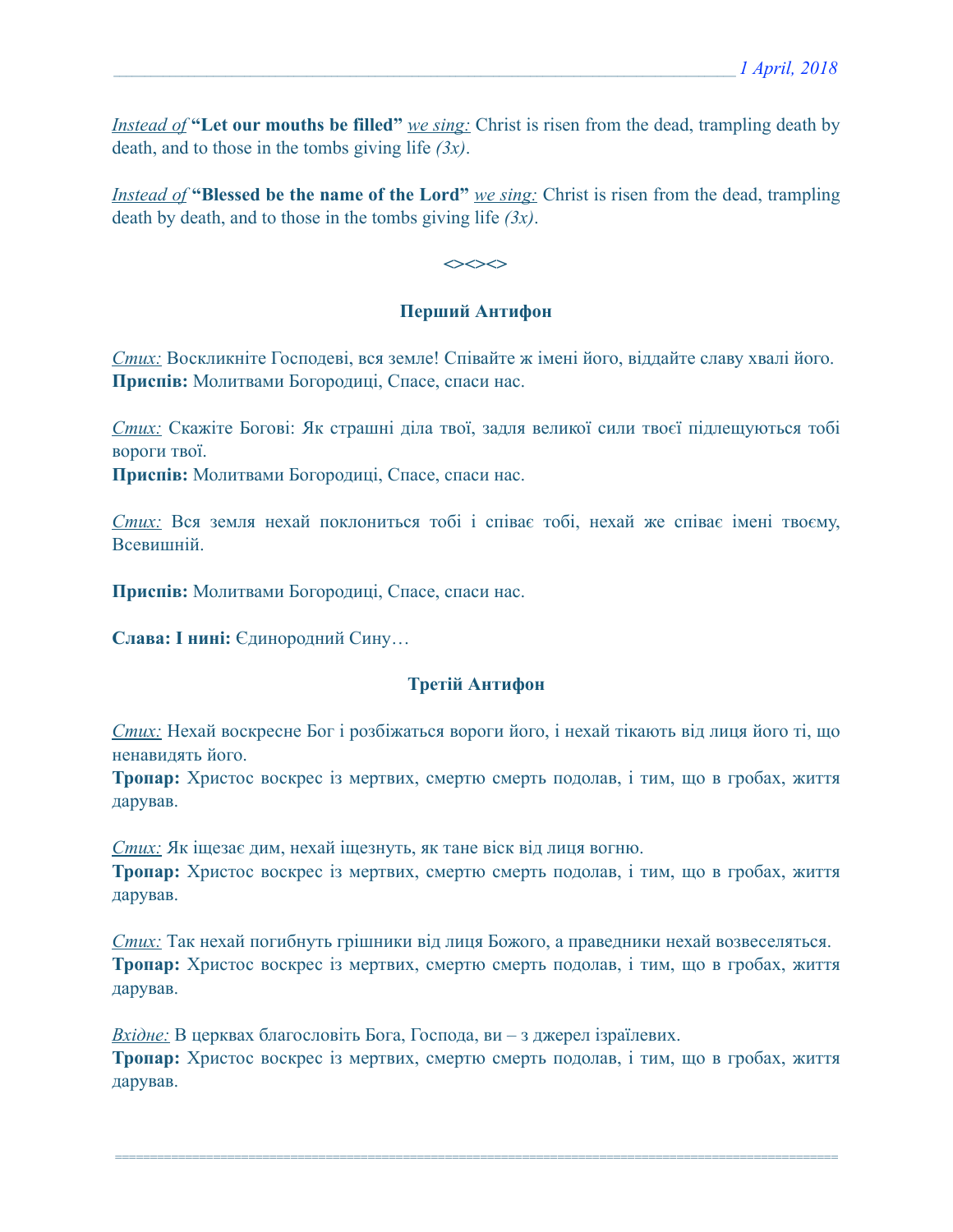**Слава: І нині: Кондак, глас 8:** Хоч і у гріб зійшов ти, Безсмертний,\* та адову зруйнував ти силу,\* і воскрес єси як переможець, Христе Боже,\* жінкам-мироносицям звістивши: Радуйтеся,\* і твоїм апостолам мир даруєш,\* падшим подаєш воскресіння.

*Замість* **"Трисвятого"** *співаємо:* Ви, що в Христа хрестилися, у Христа зодягнулися. Алилуя!

**Прокімен, глас 8:** Це день, що його створив Господь,\* возрадуємося і возвеселімся в нім. *Стих:* Сповідуйтеся Господеві, бо він благий, бо на віки милість його.

**Апостол - Дія. 1:1-8 - Діяння Святих Апостолів читання:** Першу книгу я написав, о Теофіле, про все, що Ісус робив та що навчав від початку аж до дня, коли вознісся, давши Святим Духом накази апостолам, яких собі вибрав. Він показував їм себе також у численних доказах живим після своєї муки, з'являючись сорок день їм і розповідаючи про Боже Царство. Тоді ж саме, як споживав хліб-сіль із ними, він наказав їм Єрусалиму не кидати, але чекати обітниці Отця, що її ви від мене чули; бо Йоан христив водою, ви ж будете хрищені по кількох цих днях Святим Духом. Отож, зійшовшися, вони питали його: «Господи, чи цього часу знову відбудуєш Ізраїлеві царство?» Він відповів їм: «Не ваша справа знати час і пору, що їх Отець призначив у своїй владі. Та ви приймете силу Святого Духа, що на вас зійде, і будете моїми свідками в Єрусалимі, у всій Юдеї та Самарії й аж до краю землі.»

**Алилуя, глас 4:** *Стих:* Ти, воскресши, помилуєш Сіона. *Стих:* Господь з неба на землю споглянув.

**Євангеліє - Івана 1:1-18 -** В началі було Слово, і Слово було в Бога, і Слово було Бог. З Богом воно було споконвіку. Ним постало все, і ніщо, що постало, не постало без нього. У ньому було життя, і життя було світло людей. І Світло світить у темряві, і темрява його не пойняла. Був чоловік, посланий Богом, якому ім'я Іван. Прийшов він свідком, щоб свідчити про Світло, щоб усі через нього увірували. Не був він Світло, був лише, щоб свідчити про Світло. Справжнє Світло було те, що просвічує кожну людину. Воно прийшло у цей світ. Було у світі, і світ постав через нього, і світ не пізнав його. Прийшло до своїх, і свої його не прийняли. Котрі ж його прийняли, тим дало змогу дітьми Божими стати – тим, що вірують в ім'я його, які не з крови, ні не з тілесного бажання, ні з похоті чоловічої, але від Бога народилися. І Слово стало тілом, і оселилося між нами, і ми бачили його славу – славу Єдинородного від Отця, повного благодаті та істини. Іван свідчить про нього і проголошує, кажучи: Ось той, про кого я говорив: Той, що йде за мною, існував передо мною, був раніш за мене. З його повноти ми всі прийняли – благодать за благодать. Закон був даний Мойсеєм, благодать же та істина прийшла через Ісуса Христа.

*Замість* **"Достойно"** *співаємо:* Ангел сповіщав Благодатній: Чистая Діво, радуйся. І знову кажу: Радуйся. Твій Син воскрес тридневний із гробу, і мертвих воздвигнув він; люди,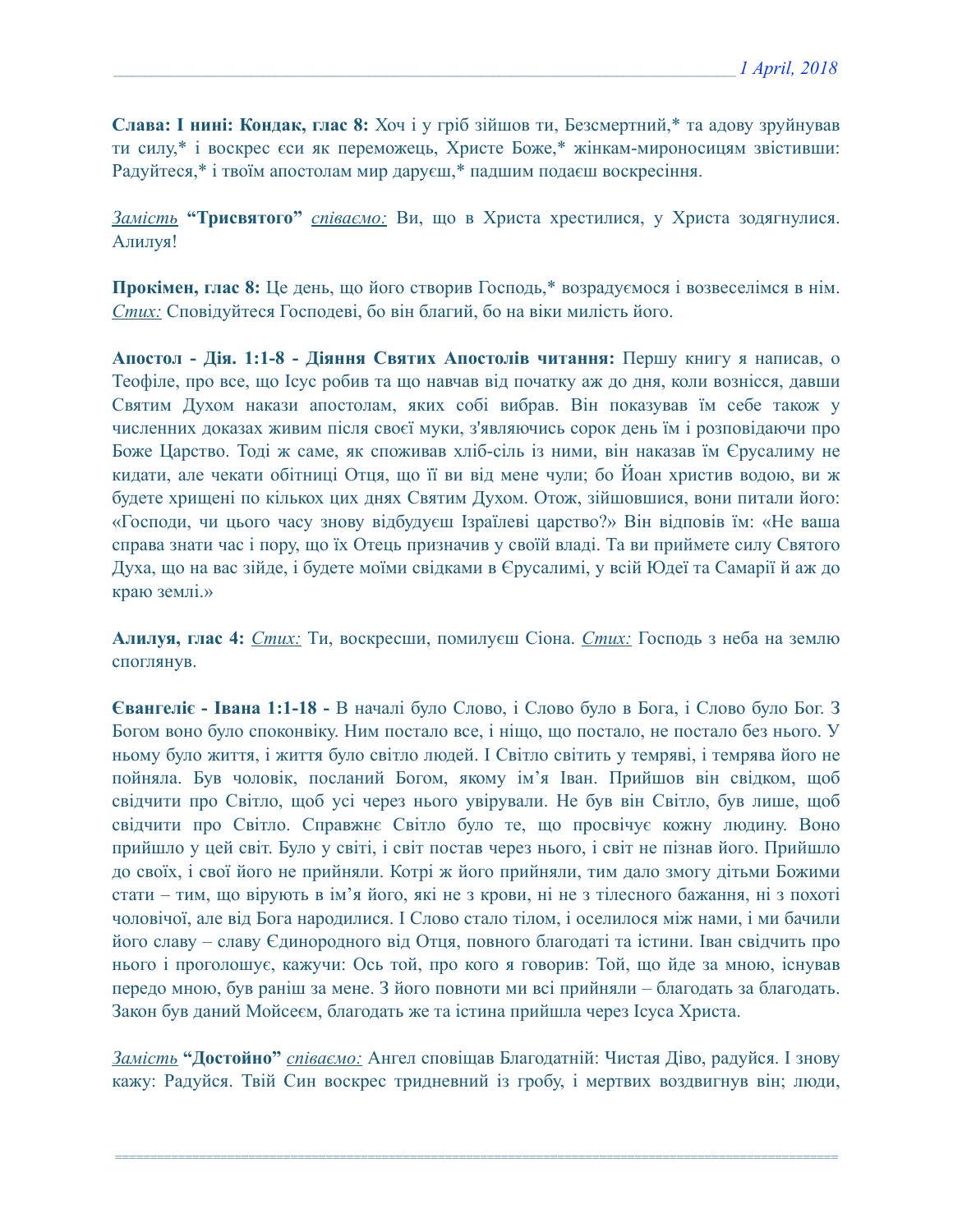веселіться. Світися, світися, новий Єрусалиме, слава бо Господня на тобі возсіяла. Радій нині і веселися, Сіоне. А ти, Чистая, красуйся, Богородице, востанням рождення твого.

**Причасний:** Тіло Христове прийміть, джерела безсмертного споживіть. Алилуя *(3x)*.

*Замість* **"Благословен, хто йде в ім'я Господнє"** *співаємо:* Христос воскрес із мертвих, смертю смерть подолав, і тим, що в гробах, життя дарував *(1x)*.

*Замість* **"Ми бачили світло істинне"** *співаємо:* Христос воскрес із мертвих, смертю смерть подолав, і тим, що в гробах, життя дарував *(1x)*.

*Замість* **"Нехай сповняться"** *співаємо:* Христос воскрес із мертвих, смертю смерть подолав, і тим, що в гробах, життя дарував *(3x)*.

*Замість* **"Будь ім'я Господнє"** *співаємо:* Христос воскрес із мертвих, смертю смерть подолав, і тим, що в гробах, життя дарував *(3x)*.

# ANNOUNCEMENTS

✦**NEXT SUNDAY - СПІЛЬНЕ СВЯЧЕНЕ / SPILNE SVYACHENE:** Thomas Sunday, April 8 following 10am Divine Liturgy we will be having our annual Спільне Свячене / Spilne Svyachene *(parish Easter brunch)*. We invite all parishioners, and friends of St. Nicholas parish who have helped with food preparation for our Easter Food Fair, to join us for this festive brunch. Please contact Robert Herchak to coordinate.

✦**KNEELING DURING EASTER SEASON** – a reminder that traditionally from Easter Sunday until Pentecost we do not kneel during the Divine Liturgy. As a sign of our redemption and final resurrection, we offer our prayers to God while standing.

✦**PRAYER REQUEST:** Please keep in your prayers GORD HRYHORYSHEN, CORNELL BABIE and other members of our parish, our family and friends who are ailing, in hospitals, nursing homes and those who are not able to join actively in their community.

✦**AUTOMATED EXTERNAL DEFIBRILLATOR (AED) -** We are seeking donations, or sponsors, who would be willing to help St. Nicholas Parish purchase an **Automated external defibrillator (AED).** Did you know that sudden cardiac arrest is a major public health problem and effects an estimated 500 000 people every year? Sudden cardiac arrest is a condition in which the heart suddenly and unexpectedly stops beating. Using an automated external defibrillator or AED on a person who is having sudden cardiac arrest may save the person's life. AEDs are designed to be simple to use in any location. AED is a small, lightweight, and portable electronic device that delivers an electric shock through the chest wall of a person whose heart has stopped beating. We would like to have our own AED on site so that we can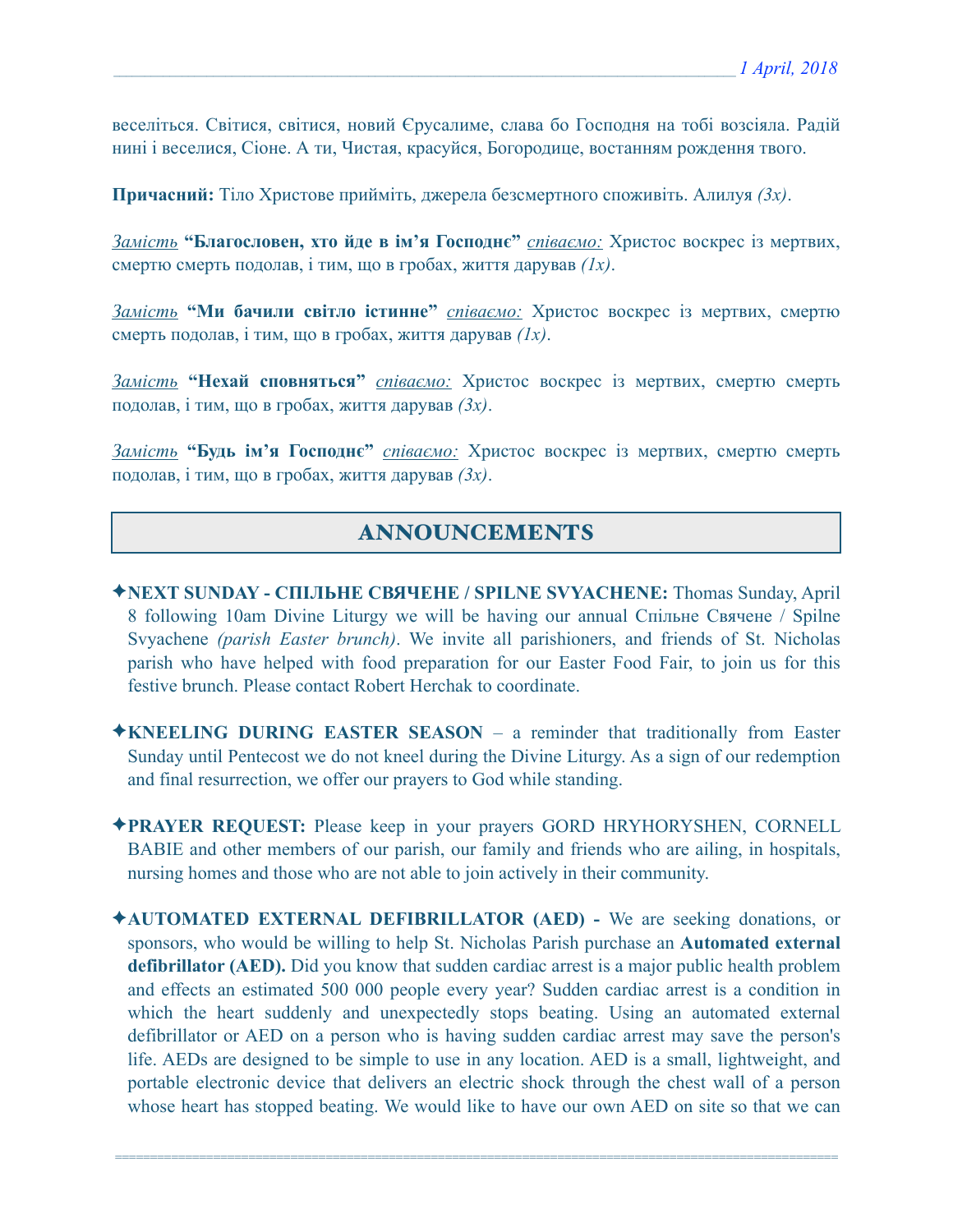be prepared if we someone should need to be treated for sudden cardiac arrest. Our goal is to raise \$1500.00 to purchase 1 AED for the parish. Please share and contribute what you can. Help us achieve our goal for providing this important life saving tool for our parishioners and guests.

- ✦**ST. NICHOLAS BOOK STORE:** The Divine Liturgy An Anthology of Worship **\$25**; "Christ Our Pascha" Catechism of the Ukrainian Catholic Church/"Христос Наша Пасха" Катехизм Української Католицької Церкви - **\$25**; "Sing to Our God" hymn book - **\$15**; Молитовник "Прийдіте Поклонімся" - **\$10**.
- ✦**TRAVELING ICON:** Anyone interested in gracing their home with Christ The Teacher Icon can call Darlene DeMerchant at 250.727.3837.
- ✦**PARISH CALENDAR OF BIRTHDAYS & ANNIVERSARIES:** If you would like to be included in our Parish Calendar of Birthday and Anniversary celebrations, please put date in our calendar located at the church vestibule. Each week, we will list the names in our parish bulletin so we can celebrate these happy occasions together!
- ✦**JOIN OUR CHOIR:** Do you enjoy singing? Please consider joining our St Nicholas Parish Choir and remember that we ALWAYS looking for new members! Contact Motria Koropecky for details at 250.658.3051.
- ✦**CATECHISM ANNOUNCEMENT:** "*And they were bringing to Him also the infants, in order that He may be touching them; but after the disciples saw it, they rebuked them. But Jesus called them to Himself and said, Let alone the little children to come to Me, and cease hindering them; for of such is the kingdom of God*." We are happy to welcome all children to our St. Nicholas The Wonderworker catechism program. Weekly classes are scheduled Sunday morning during Divine Liturgy. We want your children to learn more about their Catholic faith, sacred scripture, feast days, and religious practices and customs of the Ukrainian Catholic church. If you have any questions, please do not hesitate to contact Marian Chalifoux at 250.507.1005.
- ✦**THRIFTY'S PRE-PAID FOOD CARDS** We all have to buy groceries. Why not have 6% of it returned back to the church at no extra charge! Cards are available in \$100, \$200, and \$500 denominations. Talk to Alec after today's liturgy to pre- order your cards. We need to sell A LOT of them! We encourage you to consider purchasing them for yourselves as gifts too.
- ✦**BE A STEWARD:** Have you ever wondered what more can you do to help our parish? Here are some suggestions: **Steward** of property security; **Steward** of grounds cleaning; **Steward** of cleaning church; **Steward** of church linen; **Steward** of outreach; **Steward** of caring; **Steward** of prayer; **Steward** of service. Quite often, our homebound or senior members, once active in their younger years, want to find purpose in their senior years. It's not only about doing but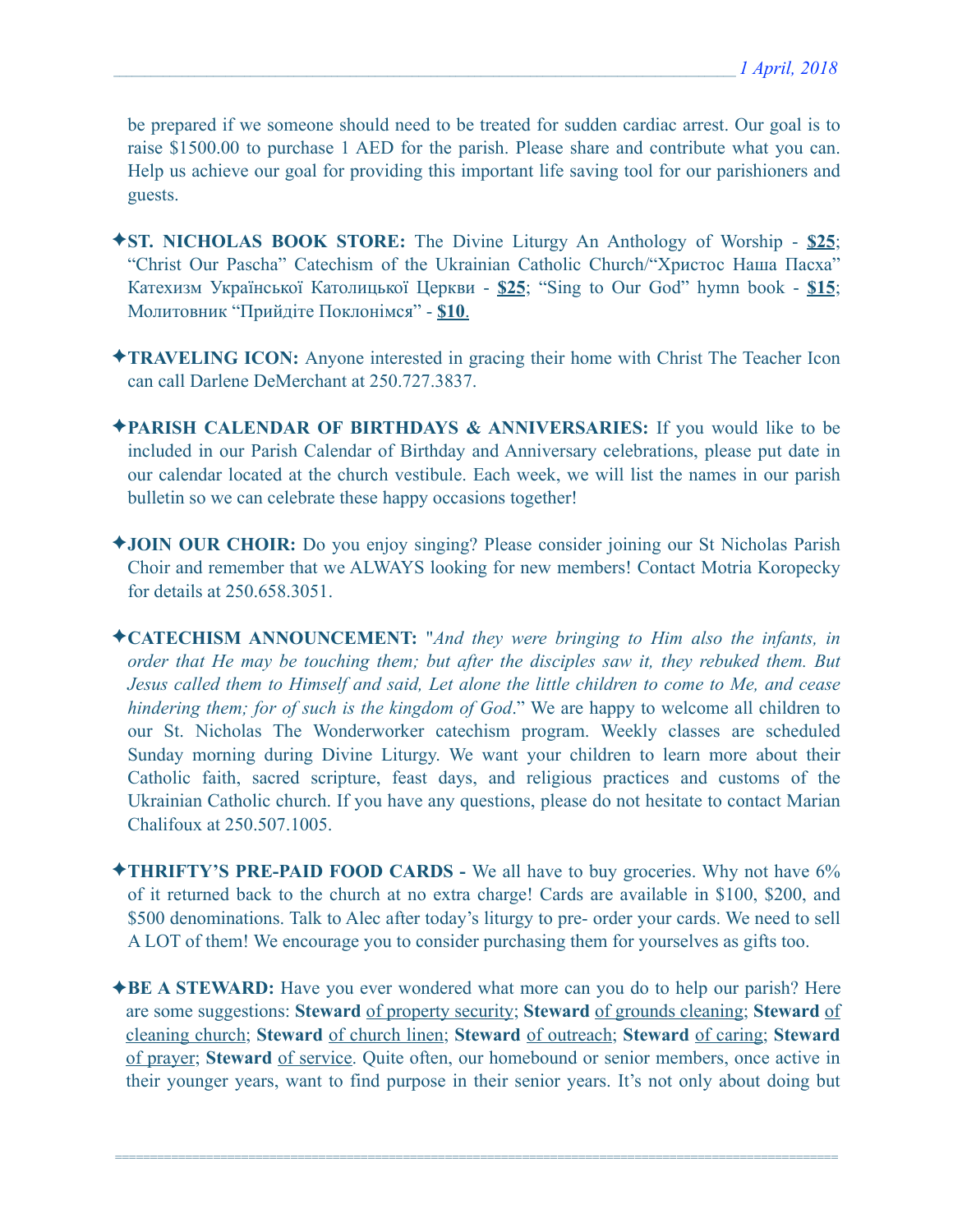about "BEING" present to others. Contact Fr. Yuriy **OR** Darlene DeMerchant for more information. You will be amazed how "BEING" can make a difference.

- ✦**PARISH LIBRARY:** please visit our parish library and browse through the books on spirituality, church history, iconography, history of the Ukrainians in Canada, children's books and more… The library is located in the church vestibule. Please use a library book sign out form when borrowing a book.
- ✦**SUNDAY COFFEE VOLUNTEERS** act as hosts and serve light refreshments following the Sunday morning Divine Liturgy, providing an opportunity for the faithful to socialize with friends and visitors following their shared worship experience. We thank all of our parishioners who kind volunteer to serve refreshments. Whether you are new to the Parish, or are a longtime members, please join us for coffee.
- ✦**WE SHARE THE AIR:** Please keep it healthy and fragrant free. Someone in this area is scent-sitive. The chemicals used in scented products can make some people sick, especially those with fragrance sensitivities, asthma, allergies and other respiratory ailments. PLEASE DO NOT \*wear perfume, cologne, lotion, aftershave and other fragrances; \*USE unscented personal care products. Be Sensitive to Others. Thank you for your understanding. *St. Nicholas parish.*
- ✦**MARCH 25, SUNDAY DONATIONS:** Coffee: \$35.40; Vigil lights: \$20.75; Loose collection: \$69.00; Envelope collection: \$507.00; Needs of the Church in Ukraine: \$450.00; AED: \$500.00; Pre-authorized donations Mar 19 to Mar 25: \$120.00; Easter food fair net total: \$9,437.14

## EASTER PASTORAL LETTER OF HIS BEATITUDE SVIATOSLAV

=======================================================================================================



**Most Reverend Archbishops and Bishops, Very Reverend and Reverend Fathers, Venerable Brothers and Sisters in Monastic and Religious Life, Dearly Beloved Laity in Christ of the Ukrainian Catholic Church**

## **CHRIST IS RISEN!**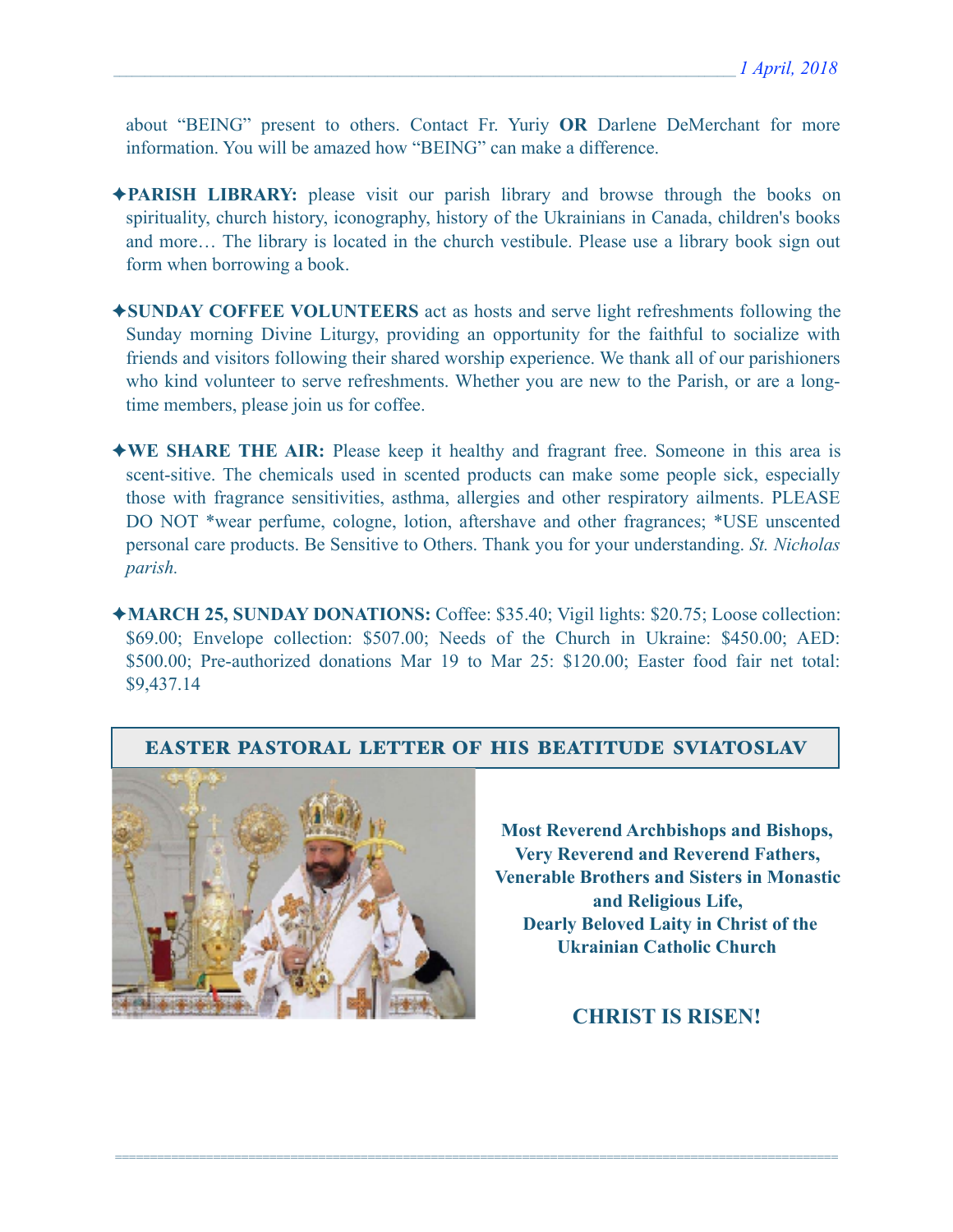*David, ancestor of the Lord, danced and made music before the Ark, which was only a symbol. As God's holy people let us witness the symbol fulfilled, And rejoice in spirit, for Christ, being almighty, is risen.*  From Ode 4, Paschal Canon

#### **Beloved in Christ!**

Today in all of Ukraine and in our settlements abroad Christians are filled with an inexpressible joy. From the moment we first hear our traditional Easter greeting "Christ is risen!" in each one of us, from the youngest to the oldest, our soul undergoes a profound change. We feel how all life's problems and challenges disappear, how all cares and sorrows are washed away "as wax melts before the fire." This joy is the fruit of the Holy Spirit and a true sign, that the risen Lord is present in our hearts.

#### *David, ancestor of the Lord, danced and made music before the Ark, which was only a symbol.*

In the sixth chapter of the second book of Samuel, we read how King David at the beginning of his reign arranged for the transfer of the Ark of the Covenant to his capital, Jerusalem. In this relic were contained the tablets of Divine Law, received by Moses: they were the most precious possession of Israel. The Ark was a guaranty of invincibility for the people of the Old Testament, of strength for the king. For this reason, David greets it with great joy, with dance. This presence of God in the midst of His people and their sense of duty to live according to the Lord's commandments will later allow the Psalmist to say: "Light dawns for the righteous, and joy for the upright in heart. Rejoice in the Lord, O you righteous, and give thanks to His holy name!" (Ps. 97:11-12).

Our Paschal Matins see in the behavior of the king an image of our paschal joy today. And while the Ark-symbol was lost in the time of the Babylonian onslaught in the VI century B.C., the risen Lord is eternally present in our midst: "And behold, I am with you always, to the end of the age" (Mt 28:20). This is no symbol or prediction of some unsure or unreachable future. Christ Himself, who rose from the dead, comes to us, His disciples, as a source of our strength and victory over evil. In the Resurrection, in the news of His victory over death is found the summit of our joy and the fulfillment of all prophecies and human aspirations.

To rejoice in God is to allow the victory of the risen Lord to penetrate my heart, to be fulfilled in my personal life. This is not merely some temporary feeling, but real participation and communion in Christ's Resurrection. Saint Paul wrote: "For if we have been united with Him in a death like His, we shall certainly be united with Him in a resurrection like His" (Rom 6:5). To celebrate Pascha is to rise together with Christ, to triumph in Him and with Him. Thus, our joy in Him and with Him is no passing emotion, but the permanent state of one who lives in the faith of the risen Lord.

=======================================================================================================

*As God's holy people let us witness the symbol fulfilled…*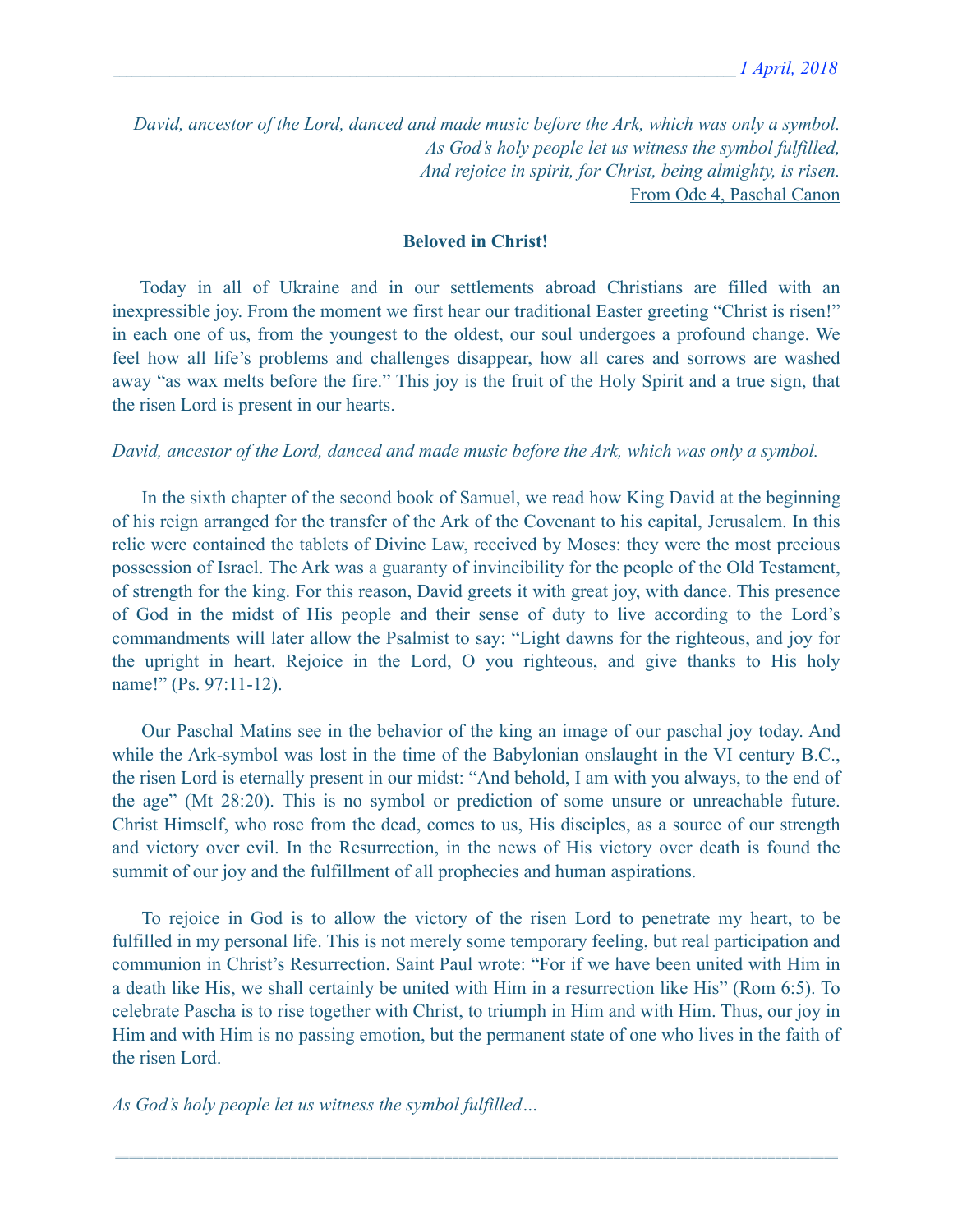In today's world people do not know how to rejoice—they find happiness in possessions, but largely cry over that which they would like to have but do not possess. Today there in an entire amusement industry that "sells joy," suggests that you "buy happiness" in the form of empty and short-term distractions, compulsions, or narcotics, promises quick satisfaction without responsibility, seeks to entice through an escape into virtual realities or the acquisition of temporal riches.

A person seeks happiness but cannot find it in those things. For joy is not possible without God. Happiness without God is an illusion which quickly dissipates. It is a dependency that simultaneously enslaves and saps one of strength.

How often in today's society we find irresponsible politicians, newfound messiahs, in the role of "purveyors of joy." With empty slogans they appeal to the lowest of human desires. At the price of the blood and tears of innocent victims, or even entire nations, they promise happiness "for the chosen" who belong to their "world" which they artificially designed, and count on the fact that in the face of their lawlessness, "in all tongues"—here we paraphrase our great Kobzar-Shevchenko, all will be silent. But such joy is built on the sand of idols, falsehood, and violence, and thus, sooner or later, it will collapse under its own weight.

We, on the other hand, are called to build our happiness and our joy as a community of children of God. It isn't easy to live in the joy of the Lord, especially in today's circumstances. We often ask ourselves: How can be rejoice today? Why are we suffering? Why is this happening to us? Is there any sense to our struggles, the blood and suffering, the deaths and devastation? Without the mystery of Christ's Pascha, these questions remain unanswered. For the risen Christ Himself opens up for us the meaning of human suffering—transforming it in our paschal journey into joy in the Lord. St. Maximus the Confessor wrote: "If God suffers in the flesh when He is made man, should we not rejoice when we suffer, for we have God to share our sufferings? This shared suffering confers the kingdom on us. For he spoke truly who said, 'If we suffer with Him, then we shall also be glorified with Him' (Rom. 8:17)." The suffering and risen Lord is present in each person who undergoes suffering till the end of the world—in each human hurt, in each spilt tear and drop of blood—and He draws us into His Resurrection, grant us joy therein. The one who suffers in the name of love of God and neighbor, that person knows how to be glad in God, how to rejoice with the authentic and eternal joy of the Risen One.

#### *And rejoice in spirit, for Christ, being almighty, is risen.*

Therefore, let us view our personal, family, community, and national sufferings in light of our paschal journey led by the risen Christ, in light of our transformation into joy, our movement towards hope on this lightsome day, made by the Almighty. The Lord's Pascha opens up for our people the truth that through our struggle we enter into His joy. Our love for the Fatherland, which calls us to self-sacrifice in the name of its freedom and independence is, indeed, a path to Resurrection. Our invincible spirit bears witness before the world that one need not be fearful before deadly falsehood and violence, for "Christ is risen, being almighty!"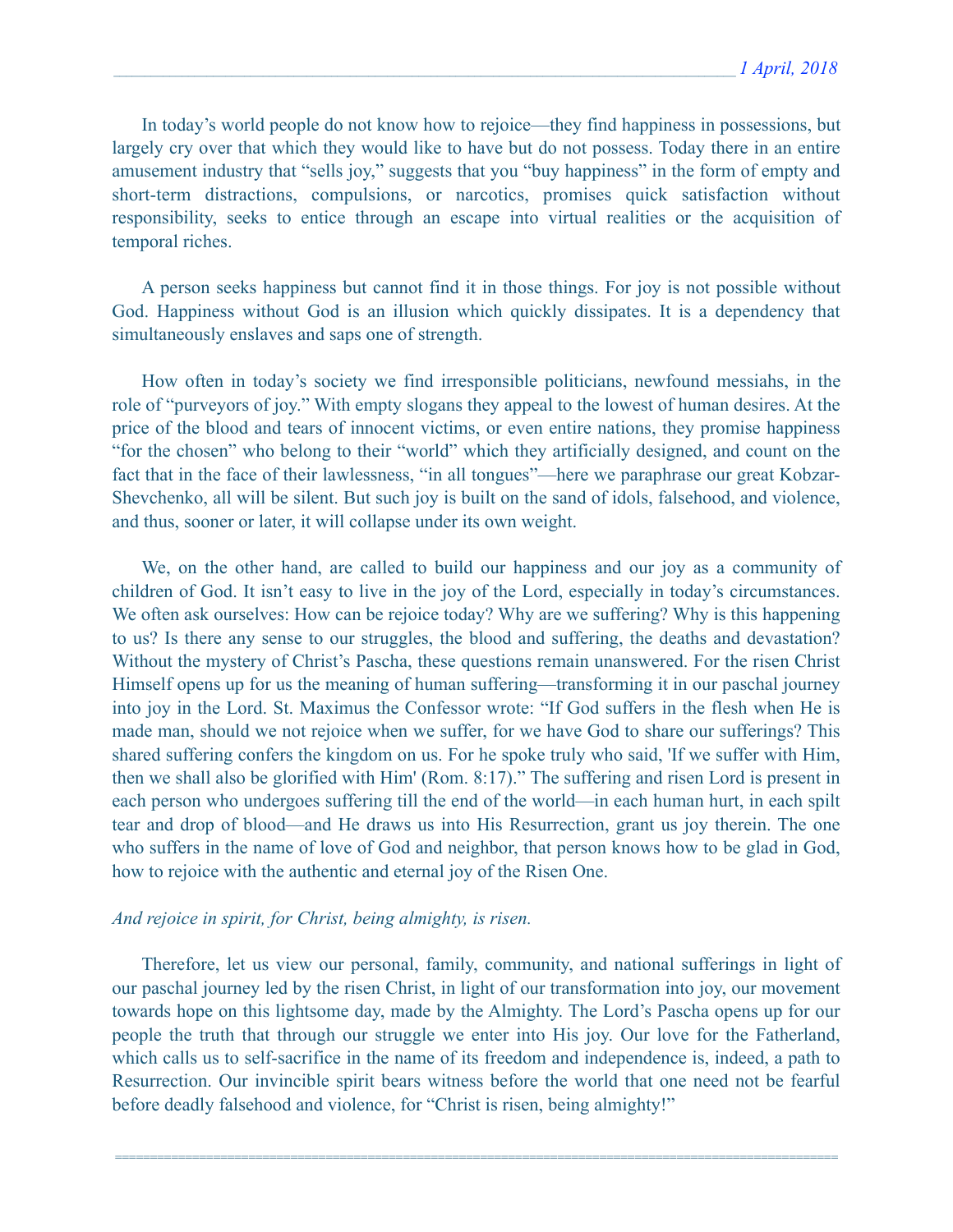Today the Lord Himself gladdens us, changing our sorrow into joy, as it was for the myrrhbearing women. They went to the Lord's tomb crying and returned filled with authentic joy in God. They went in the darkness of hopelessness and received the light of the Risen One and proclaimed to the Apostles and the entire world that Christ was truly risen. May we be transformed by this "miracle above all miracles," and through us—our society and land, wherever we may live.

Dear Brothers and Sisters in Christ! May the victory of Jesus Christ over death and evil dispel our doubts and renew hope and joy in our hearts. To all of you, in Ukraine and throughout the world, I send you my heartfelt greeting together with sincere prayers. To all the soldiers and their families, to all refugees, all who lament on the occupied territories and in the Crimea, all captives and prisoners for the sake of their conscience and love for Ukraine, to all the sick and suffering, to those who labor abroad, I wish all of you divine joy above all! I send you my sincere wishes for a blessed Easter feast, a tasty sharing of our traditional blessed egg, and a Paschal joy that is full of light.

The grace of our Risen Lord Jesus Christ, the love of God the Father, and the communion of the Holy Spirit be with you all.

#### *Christ is risen! – Truly, He is risen!*

#### **+ SVIATOSLAV**

*Given in Kyiv at the Patriarchal Cathedral of the Resurrection of Christ, on March 25, 2018* 

### READING THE CATECHISM *"CHRIST - OUR PASCHA"*

=======================================================================================================



*"He was crucified under Pontius Pilate; he suffered, died, and was buried. On the third day he rose again in fulfilment of the Scriptures; he ascended into heaven and is seated at the right hand of the Father.*  (Symbol of Faith)

*And when he had descended through the Cross into Hades, so that he might*  fill all things with himself, he loosed the pangs of death. And rising on the *third day and making a way for all flesh to the resurrection of the dead … He became the first fruit of those that sleep, the first-born of the dead, so that he might have pre-eminence in all things. And he ascended into heaven and took his seat at the right hand of your majesty on high.*  (Anaphora of the Liturgy of Saint Basil the Great)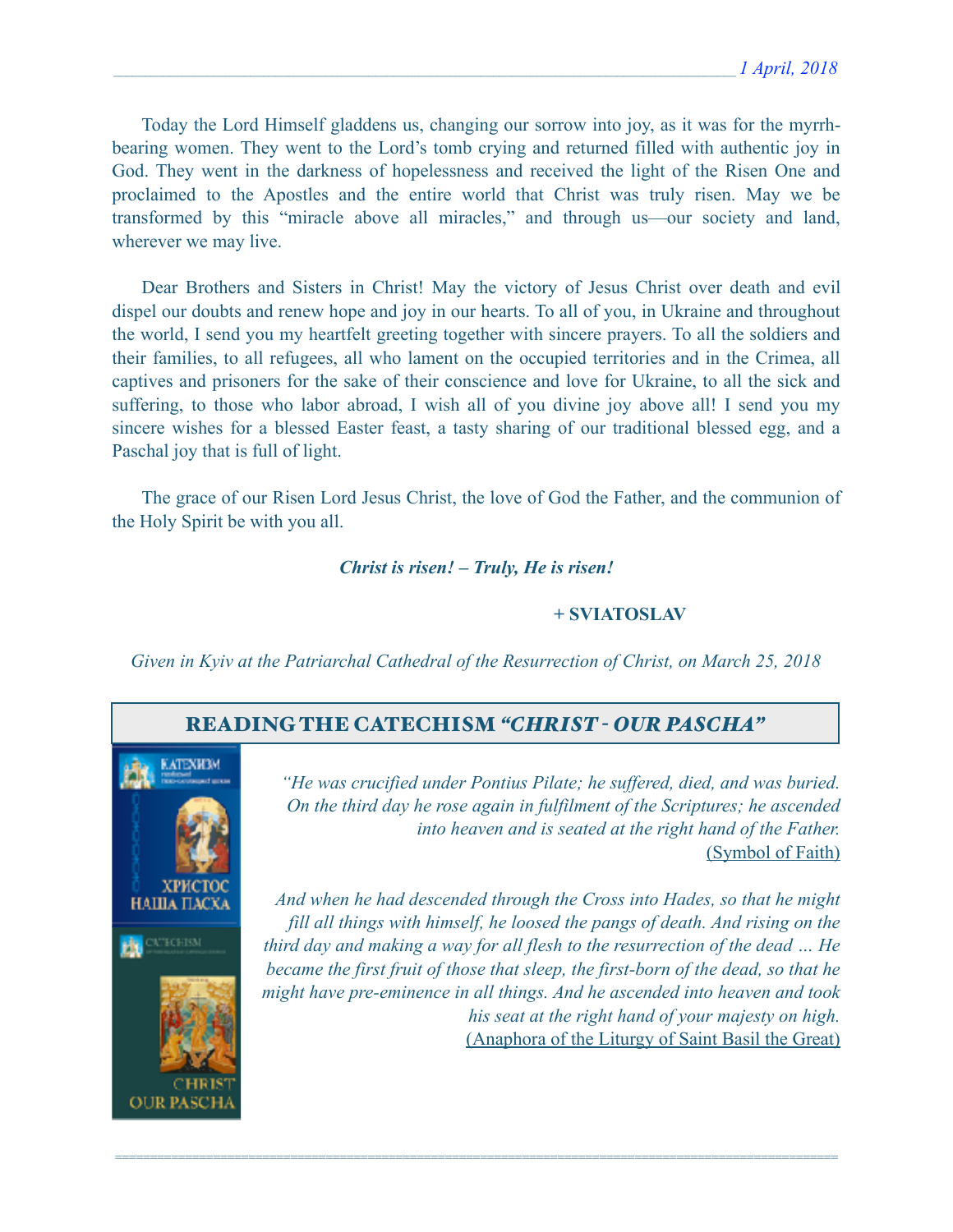#### **3. The Pascha (Passover) of Christ**

*#215* The word Pascha, derived from the Hebrew, Pesach, means to pass by, to pass through. The Pascha of Jesus Christ is his passing through suffering and death to his glorification in the Resurrection and Ascension. In the deepest sense, Christ himself is the Pascha (Passover) (see 1 Cor 5:6-8), for the passage from death to life takes place in him: "Pascha, Pascha of the Lord, for from death to life, and from earth to heaven Christ God has led us." Without him, all the efforts of the human race to free itself from slavery to sin and death would be in vain.

*#216* In the Old Testament, the celebration of Passover commemorated the liberation of God's People from the slavery of Egypt. When Pharaoh refused to let the people go, an angel of death took the lives of the Egyptian first-born. He passed by the Israelite homes, the door-posts of which by the directions of Moses had been anointed with the blood of a sacrificed lamb, so that no first-born Hebrew child would die (see Ex12:12-13). In the celebration of Passover, the Jews also commemorated the passing through the Red Sea, when the Lord God saved the people of Israel from Pharaoh's army (see Ex 14).

*#217* The Old Testament Passover was a prefiguration of Christ's Passover (Pascha). It prepared the People of God for final liberation and salvation in the kingdom of God: Christ the Lamb of God - by his Blood (see 1 Pt 1:19) leads the human race in an exodus from slavery to sin and the dominion of death, bringing us to resurrection and eternal life.

*#218* Christ, our Pascha, takes upon himself the sin of the world, suffering, and death: "What suffering did he accept for our sake? This was the suffering of love. Love is longsuffering." The Passover of Christ is the manifestation of God's love: "Now before the festival of the Passover, Jesus knew that his hour had come to depart from this world and go to the Father. Having loved his own who were in the world, he loved them to the end" (Jn 13:1). The Lord willingly accepts his death: "I lay down my life in order to take it up again. No one takes it from me, but I lay it down of my own accord. I have power to lay it down, and I have power to take it up again" (Jn 10:17-18). Christ offers himself in sacrifice for us, "as thePriest and simultaneously as the Lamb of God, who takes the sin of the world." Christ conquered death by his Resurrection, for God will not suffer his "holy one to see corruption" (Ps 15[16]:10). On account of the Resurrection, the death of Christ has become our passage to new life.

*#219* "The last enemy—death" (see 1 Cor 15:26), against which the human race was powerless, is now destroyed by the Pascha of Christ. "We do indeed die, but we do not continue in it; which is not to die at all. For the tyranny of death, and death indeed, is when he who dies is never more allowed to return to life. But when after dying is living, and that a better life, this is not death, but sleep." The Resurrection of Christ is a unique and unrepeatable historical event and the foundation of Christian faith: "If Christ has not been raised ... your faith has been in vain" (1 Cor 15:14). Faith in the Risen Christ is the beginning of our Pascha.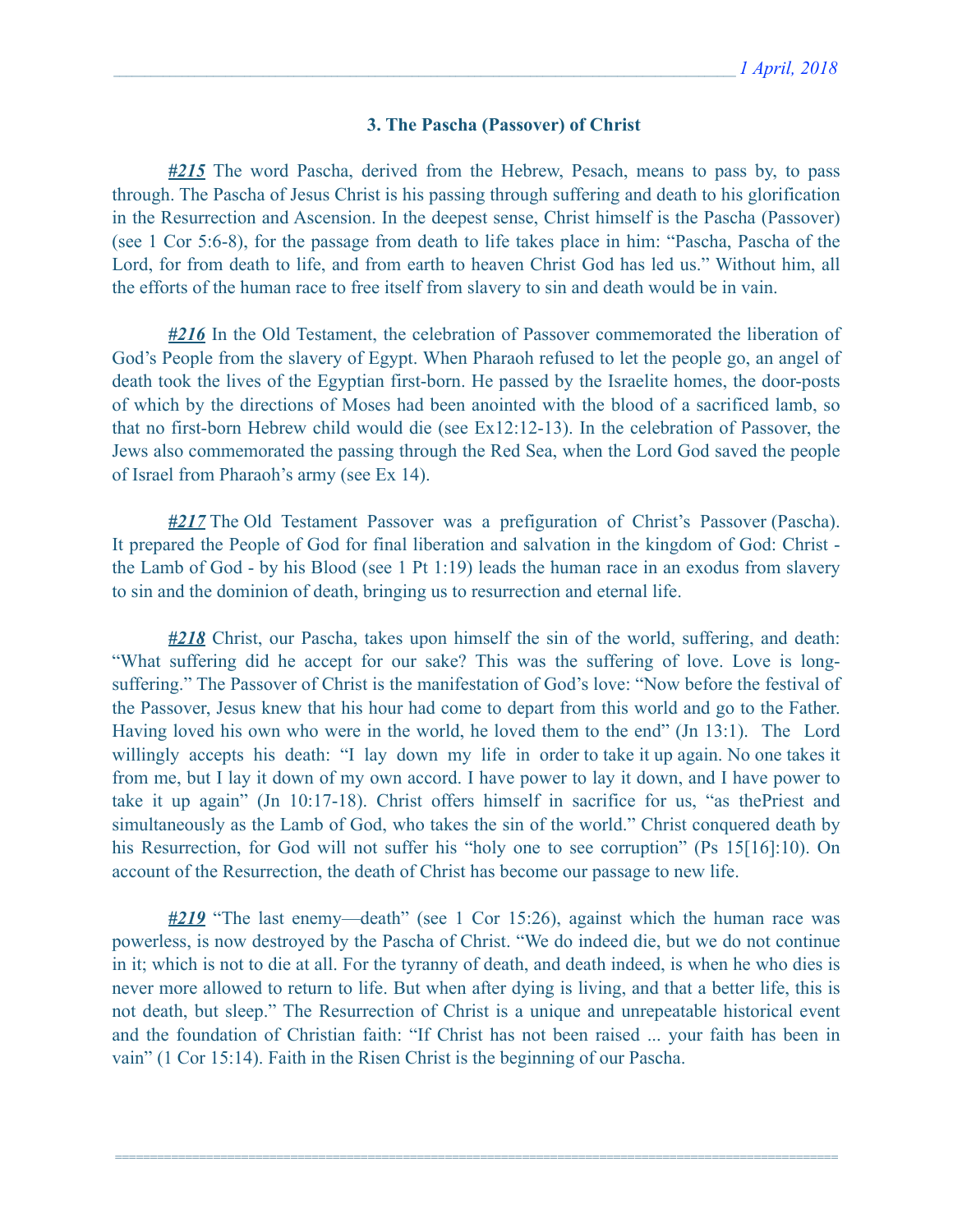*#220* Every year Christians prepare for the celebration of holy Pascha during the time of the Great Fast (Lent). The Fast lasts forty days as an image of the forty-year journey of the People of God into the Promised Land and the forty-day fast of Christ in the wilderness. By training the Christian to abstain from sin, the Fast leads to interior freedom and true joy. Throughout the Fast, the Church liturgically accompanies Christians with hymns from the Lenten Triodion that point to the deeper sense and purpose of the Fast - reconciliation with God and neighbour, service to God and others.

## EASTER 2018 PASTORAL LETTER OF BISHOP KEN



## **Christ is Risen! Indeed He is Risen!**

Dear Sisters and Brothers in Christ!

 The famous Church Father, St. John Chrysostom (the "Goldenmouthed"), a great speaker and Archbishop of Constantinople (397-405), delivered an Easter homily which in the Byzantine Churches we customarily read on Easter morning.

 This homily, an application of the Parable of the Workers in the Vineyard (Mt. 20:1-16), is filled with joy and hope. St. John announces "Let every pious and Godloving soul enjoy this splendid and luminous feast..." He invites all to celebrate Easter, those who kept the Lenten Fast from the very beginning, as well as those who for whatever reason or excuse hardly participated in the Fast at all: "Rejoice today, both you who have fasted and you who have disregarded the fast. The table is full-laden; feast you all sumptuously. The calf is fatted; let no one go hungry away." He reminds us, Dear Friends, that God's love for us is boundless, and that our Lord's sacrifice on the Holy Cross is for everyone, not just a privileged few.

 The great Saint continues and talks about the significance of the feast: "Let no one fear death, for the Saviour's death has set us free. He that was held prisoner of it has annihilated it." It is, indeed, for this reason that in the Byzantine Church we sing: "Christ is risen from the dead, trampling death by death." Having encountered Christ, Hell is described as abolished, mocked, slain, overthrown, bound in chains: "It took a body, and met God face to face. It took earth, and encountered Heaven. It took that which was seen, and fell upon the unseen."